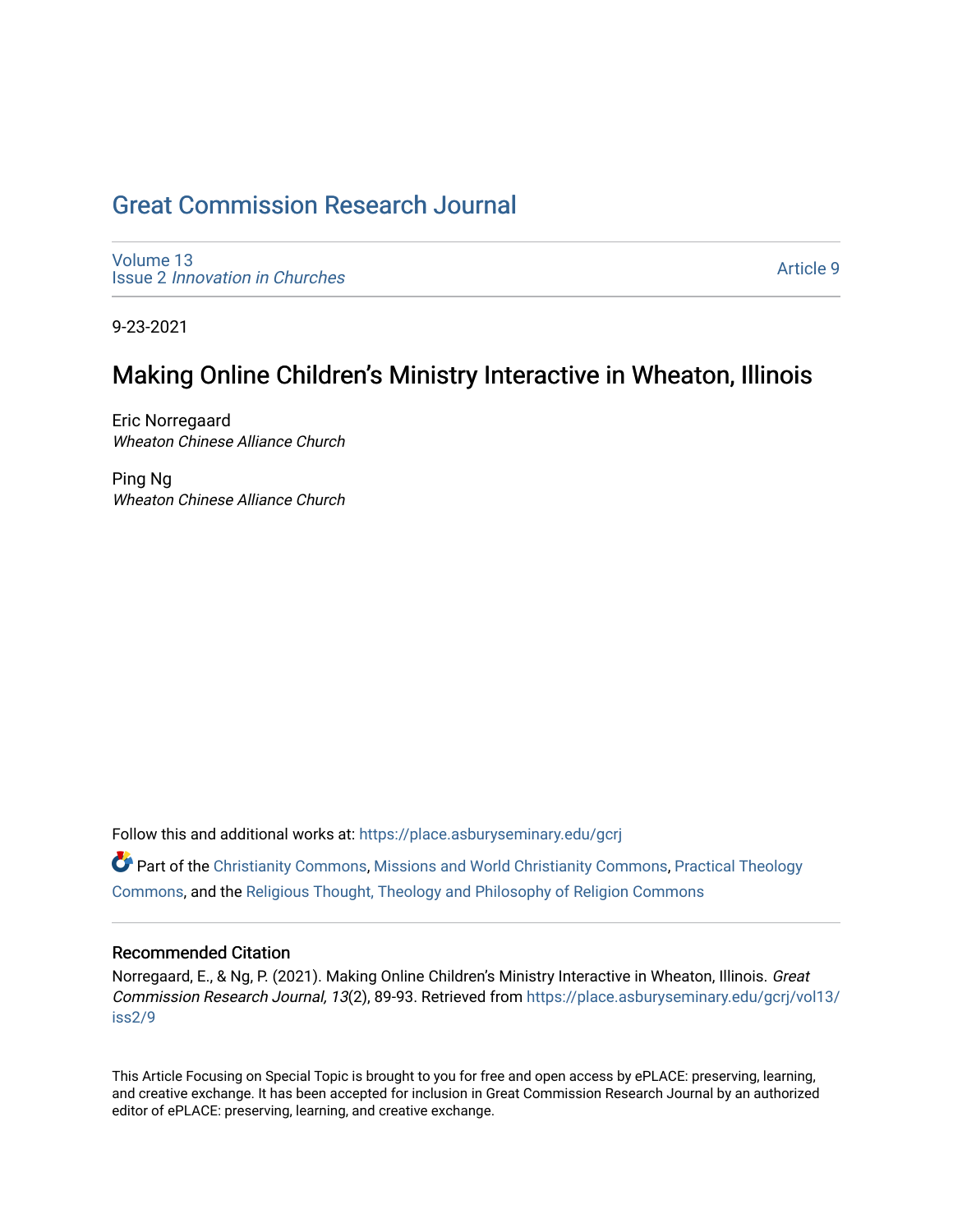# **Making Online Children's Ministry Interactive in Wheaton, Illinois**

*Eric Norregaard Ping Ng*

The children's ministry at Wheaton Chinese Alliance Church (Wheaton, Illinois) needed to move online during the pandemic, but we didn't want television for kids; we wanted to increase interaction between teachers, children, and parents. Rather than broadcasting a standard worship service as a predominately one-way form of communication, we developed an approach which is online yet interactive.

We knew our traditional approach to Sunday school and worship with about 35 children would have to change when we moved online. Having a Zoom children's Sunday school back-to-back with a Zoom children's worship on the same day would simply be too long for children to endure. And even if they could endure it, it would still be mostly one-way communication. So we took our "Sunday School" and moved it to midweek while keeping an online children's worship service late Sunday afternoon where the Sunday School material is reviewed. And we structured it in such a way as to foster interaction.

Each week we prepare a Google Slides file containing what we call an eBible lesson. The Google Slides file includes a creative presentation of the Bible passage, sandwiched by embedded videos of one of our teachers introducing and then explaining the central meaning of the passage. All of this is crucial because we believe we need to do our creative best to clearly communicate God's Word, just as Jesus used creativity, parables, and metaphors when he spoke. But Jesus did more than that; he fostered interaction, he asked questions, he asked his disciples what they thought. And from this angle, probably the most important part of the packet in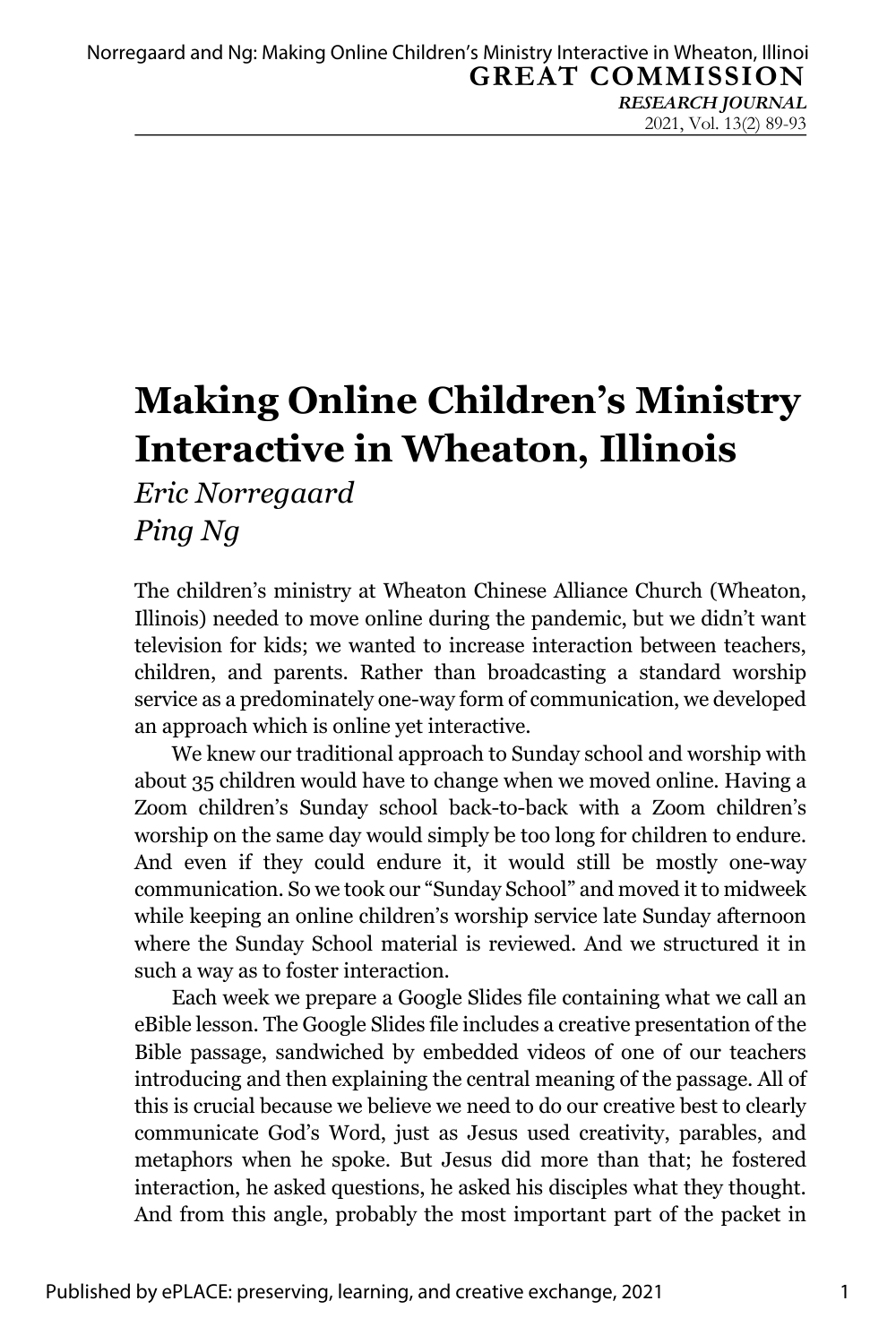terms of fostering interaction is the included homework questions for the children to complete along with their parents. The goal here is to draw the children out. Usually, there are three questions along with one or two challenge questions for the older children. We strive to create questions that do not have simple factual answers but that elicit thought and emotion such as "What do you think Jesus wants to clean up in your heart and in the world?" One of the questions always asks the child to draw some part of the Bible story. Because the children are at home and not in a classroom, they have as much time as they want to complete the assignment. We ask the parents to help the children complete the homework, take a picture of the completed assignment and email it to us. We don't grade their homework and we don't glance at it and file it away, but more of what we do with it later.

The "eBible lesson" is sent to parents' email addresses and provides flexibility for the parents and children to finish the lesson on their own at their convenience. The lesson is in the form of a Google Slides file. We have been using Brite Awana as our basic curriculum as we find that it has enough material for our teachers to design their own lessons.

Then on Sunday, we have a 4:30-5:30pm children's service on Zoom, using gallery view so the 15-20 children and 8-10 teachers can see each other. Unlike the traditional in-person worship, the children in their home environment are more relaxed as they participate in prayer, sing with muted audio, and respond to questions in the large group. One child will lead the opening prayer. Another child and his or her family will lead the singing. The children's service teacher will show the same creative video presentation of the Bible passage that the children watched at midweek. There are six-minute, age-divided breakout rooms with about 6 children per room, led by the teachers. The questions in the breakout room usually include some of the questions given in the homework assignment in the eBible lesson. The children are encouraged to verbally share their answers to questions they have already answered in their written homework. Because they have had time to process these questions at midweek, they don't feel put on the spot in their breakout rooms and can voice what they've previously written.

At the end, all the completed homework assignments that the parents have sent us will be shared with everyone on Zoom via Google Slides. The eBible lesson teacher will acknowledge each child's effort through words of encouragement. As the homework usually asks the children to draw some part of the Bible story, and as we can tell that the children usually spend significant time working on their drawings, we find that it's important to look for the details expressed in the picture and notice the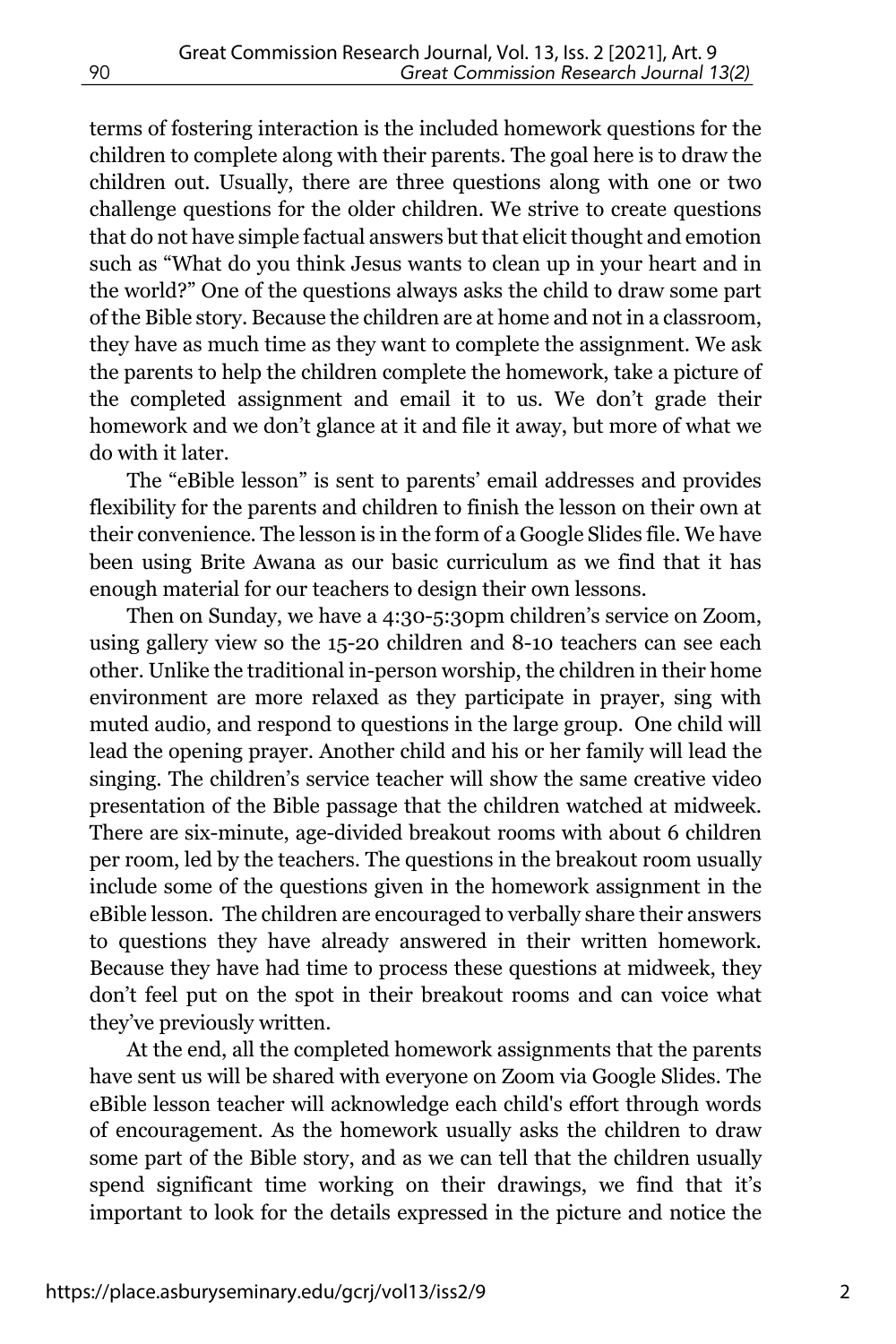insights the student revealed. Since we have strived to create open-ended homework questions that elicit the child's thoughts and emotions, and since the midweek setting has given them time and space to process and reflect on their answer, it's very important that we take time to pay attention to what they have written or drawn. Our goal is not to evaluate them, but to notice them. By taking time to appreciate the students' work, they realize that their work, feelings, and thoughts are being treated with respect. This incentivizes them to also do the next week's assignment as they know that their work will be appreciated. Oftentimes, this homework review segment becomes an additional teachable moment as the teacher finds the opportunity to bring up the main point of the lesson while commenting on the homework, but now the point is in direct connection to something the student has shared, so it is more powerful.

Essentially, we are - at midweek - doing our creative best to communicate God's Word and its application to their lives, then asking them to do their creative best to express their thoughts and feelings regarding God's presence in their lives. Then that bridges to Sunday when we pay attention to what they have expressed and give them encouragement. This is how we attempt to overcome the impersonal nature of the online world and foster interaction.

In making our online children's ministry interactive, we have had to respond to the needs and considerations of our unique situation. We found that parents with more than one child were unwilling to do more than one eBible lesson midweek. So, we merged five grade-specific classes into one online class in which all children from kindergarten through 5th grade were combined. So, the parent with two or three children may need to help all of them, but they are all working on the same lesson, thus making it easier on the parents.

One major challenge with having children of many abilities and maturity levels grouped together is the lack of individual attention possible; some children may be lost while others might be bored. Breakout rooms grouped according to age, and the attention given to each child's homework are two ways we have tried to address this challenge. For some of the older children who are tempted to withdraw and turn off their cameras, we have found it helpful to give them the responsibility to lead some part of the Sunday service. Again, we try to foster involvement to counter a tendency to self-isolate.

The online format is completely dependent on parental cooperation. The children in our region do not have email addresses or cell phones or social networks through which we can reach them. All communication has to go through the parents, and parental involvement is necessary to help the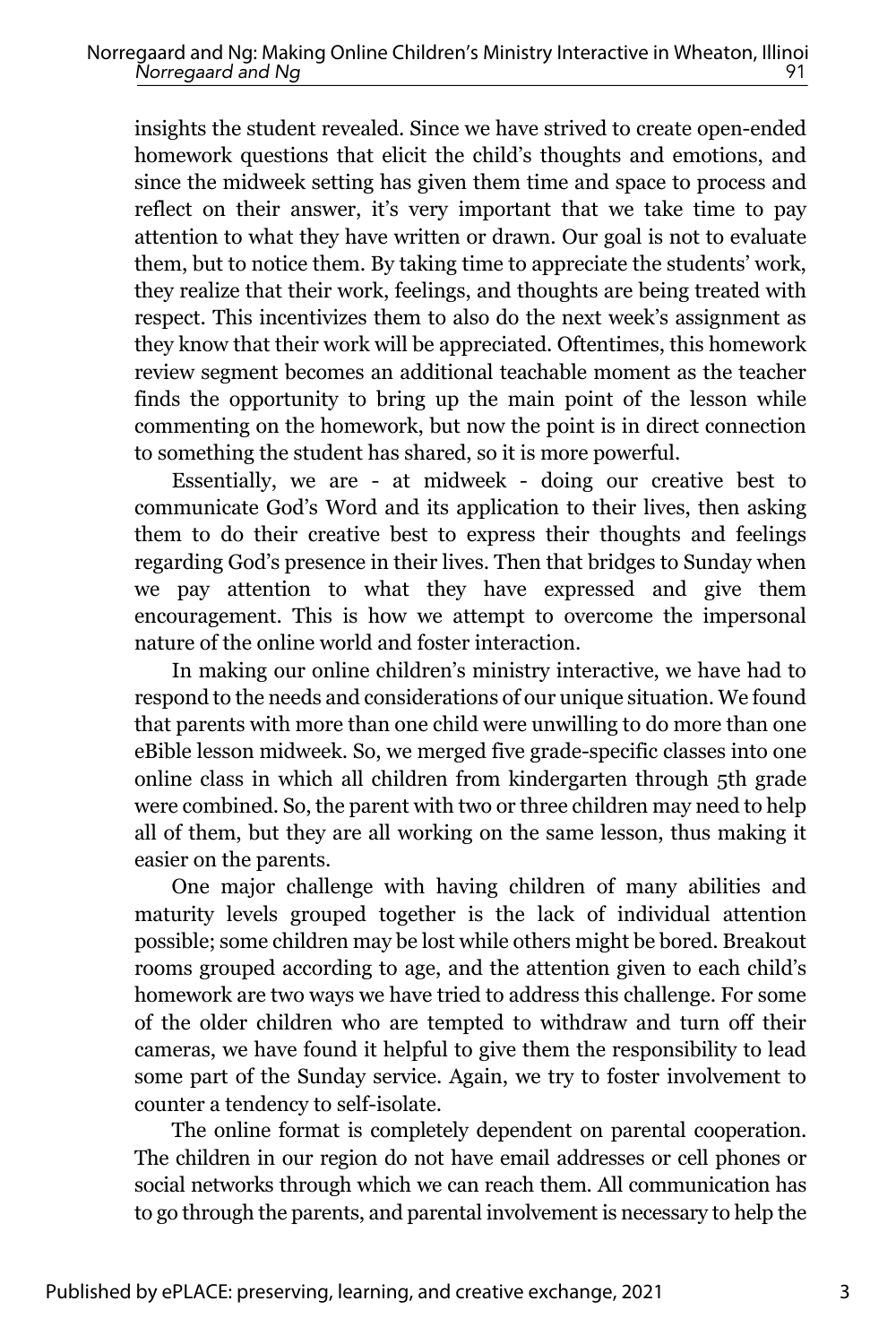children complete their assignments and send in their work. We have lost some children because there are parents who find this to be too much trouble.

At the same time, we have also gained new families and children as our members have told friends, even some out of state, about this ministry available to their children. Through making our online children's ministry interactive, we have been able to find ways to lead the children in worship, teach them God's Word, and respectfully listen to them as they share with us their own understanding of God and His connection to their lives.

This online and interactive approach is even more demanding than our previous approach. Not only does it require more time in preparation, but it requires more buy-in and time investment by parents. In our traditional approach, a parent needed only to drop off their child for us to teach. Now it requires their involvement to help their child learn what we are teaching. And it requires regular encouragement by phone or email from us to the parents to stay involved. This however is an opportunity for us to increase our interaction with families, for parents to be more involved in the spiritual development of their own children, and for the parents to see themselves as coworkers in the ministry of the Gospel.

Online children's ministry doesn't have to be impersonal. No, we cannot give hugs. But we can still learn to notice the children, draw out their thoughts and feelings, and listen carefully. Many children lack someone who is really willing to listen to them. We can learn to do that, even online. We can make online children's ministry interactive.

### WHEATON CHINESE ALLIANCE CHURCH **WHEATON, ILLINOIS**

**Year founded:** 1978 **Denomination or Network:** Christian and Missionary Alliance **Languages Used in Worship:** English, Mandarin, Cantonese **Weekly Attendance:** (2019) 262 **Location:** Suburban, 25 miles west of Chicago **Website:** wcac-cma.org